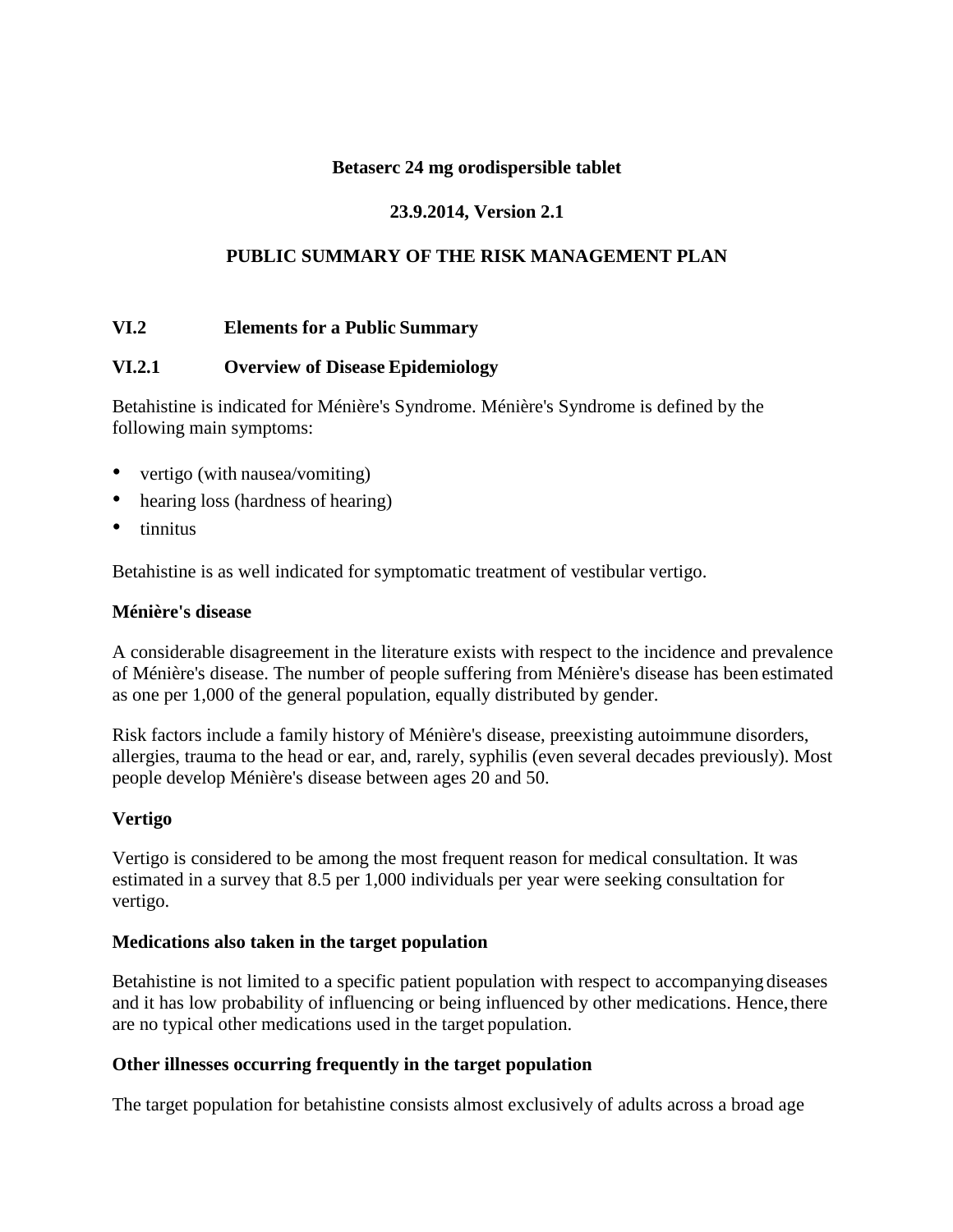range. There are no identified specific illnesses occurring frequently in the population treated with betahistine.

# **VI.2.2 Summary of Treatment Benefits**

The overall efficacy of betahistine for treatment of Ménière's disease and vertigo was reviewed separately using all clinical studies with betahistine in these indications that were performed and reported by Abbott Laboratories (formerly: Solvay Pharmaceuticals, Duphar) or identified in the international literature.

In total 77 studies were included, 23 sponsored by Abbott and 54 reported in the literature. Of the 54 studies published in the literature, 10 were with betahistine dimesylate and one with betahistine sustained release.

The total number of subjects exposed to betahistine in the 77 clinical studies was 12,134.

In the controlled studies, betahistine was prescribed for periods between two weeks and six months at daily doses between 16 and 72 mg.

In most of the studies, the method to measure the effect of treatment was to have the study participants fill in a diary with records number, severity and/or duration of vertigo attacks and/or the study physician analyzed the severity and impact of the attacks.

During the clinical development of betahistine in Ménière's disease, no specific pivotal studies were designed as such. It was therefore decided to include all studies in the approved indications with betahistine oral plain tablet (IR formulation) or liquid formulation in the review of efficacy. One additional study with an experimental sustained release (SR) formulation was included because this study got much attention in the Cochrane review on betahistine literature, and therefore reflects the interpretation of the authors.

# **VI.2.3 Unknowns Relating to Treatment Benefits**

Various clinical trials, as well as experience gained since betahistine has been available on the market (1968), show that betahistine is well tolerated and acts as an highly effective treatment against Ménière's disease and vertigo.

There is currently no evidence that betahistine may be less effective in certain patient groups.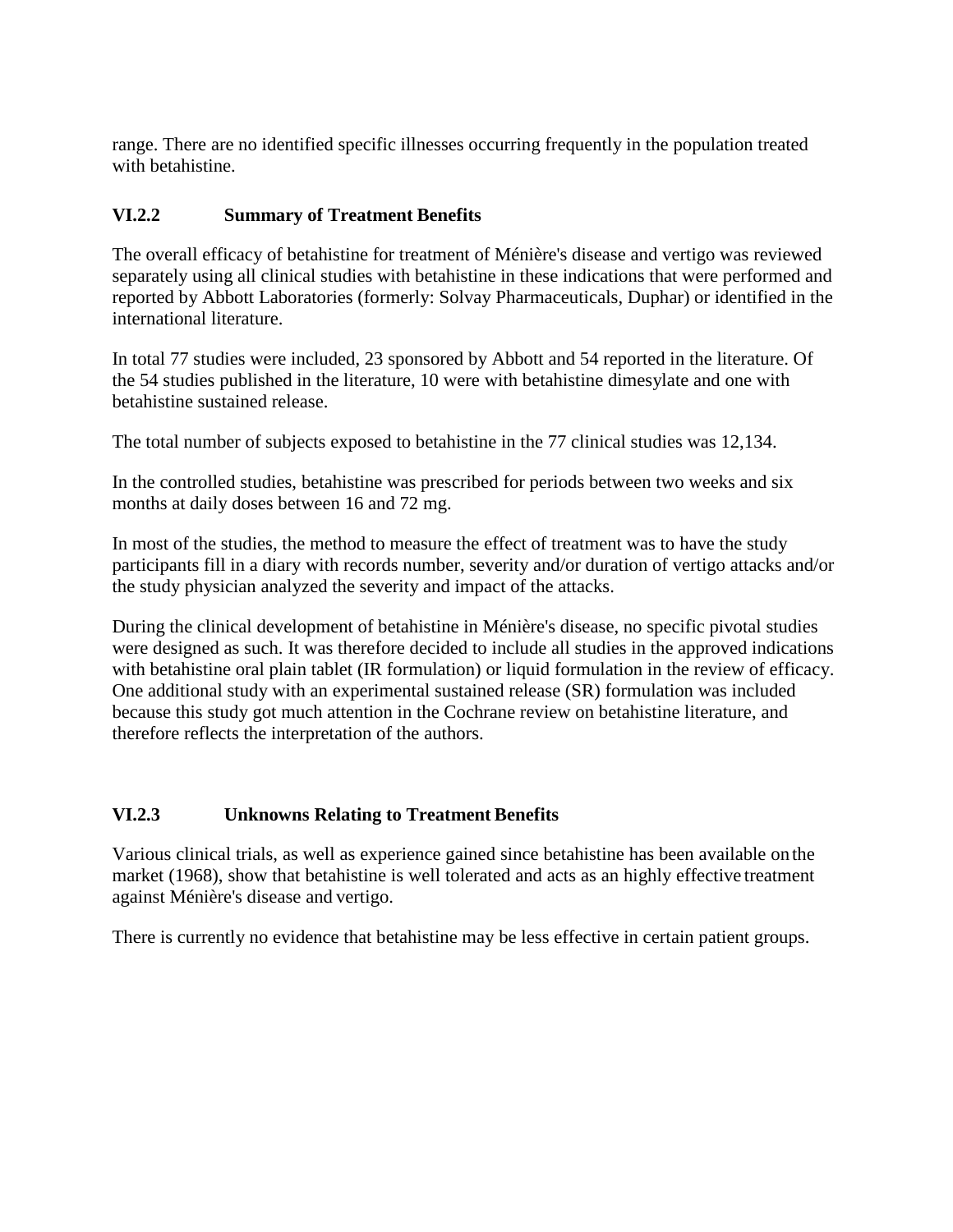# **VI.2.4 Summary of Safety Concerns**

| <b>Table 24. Important Identified Risks</b>                           |                                                                                                                                                                                                                                                           |                                                                                                                                                                                                                                                                                                         |  |  |
|-----------------------------------------------------------------------|-----------------------------------------------------------------------------------------------------------------------------------------------------------------------------------------------------------------------------------------------------------|---------------------------------------------------------------------------------------------------------------------------------------------------------------------------------------------------------------------------------------------------------------------------------------------------------|--|--|
| <b>Risk</b>                                                           | <b>What Is Known</b>                                                                                                                                                                                                                                      | <b>Preventability</b>                                                                                                                                                                                                                                                                                   |  |  |
| Allergy like symptoms<br>(Hypersensitivity,<br>including anaphylaxis) | Mild cutaneous and subcutaneous<br>reactions including rash, pruritus and<br>rapid swelling of the dermis were found<br>in clinical studies.<br>Available data from Abbott do not allow                                                                   | The package information<br>leaflet states that people<br>with a known<br>hypersensitivity to<br>betahistine should not use<br>the product. If signs of<br>allergy occur, treatment<br>should be immediately<br>discontinued.<br>Allergic symptoms can<br>only be prevented by not<br>using the product. |  |  |
|                                                                       | for calculation of a frequency or<br>confidence intervals.                                                                                                                                                                                                |                                                                                                                                                                                                                                                                                                         |  |  |
|                                                                       | In post-marketing data most described<br>allergy-like symptoms were skin<br>reactions such as rash and urticaria.                                                                                                                                         |                                                                                                                                                                                                                                                                                                         |  |  |
|                                                                       | The patients recovered in most cases.<br>No particular risk groups known.                                                                                                                                                                                 |                                                                                                                                                                                                                                                                                                         |  |  |
|                                                                       | Dependent on severity of the allergic-like<br>symptoms, impact on individual patients<br>can vary from nearly no impact (e. g.<br>mild skin rash) to significant impairment<br>of patients quality of life (e.g.<br>bronchospasm and anaphylactic shock). |                                                                                                                                                                                                                                                                                                         |  |  |
|                                                                       | No public health impact is foreseen, as<br>only individual patients are concerned of<br>betahistine hypersensitivity.                                                                                                                                     |                                                                                                                                                                                                                                                                                                         |  |  |

# **Table 24. Important Identified Risks**

| <b>Table 25. Important Potential Risks</b> |                                                                                                                                                                                                                                                                                                                                                                                                                                                                                                                                                                                                                                                                                                              |  |  |
|--------------------------------------------|--------------------------------------------------------------------------------------------------------------------------------------------------------------------------------------------------------------------------------------------------------------------------------------------------------------------------------------------------------------------------------------------------------------------------------------------------------------------------------------------------------------------------------------------------------------------------------------------------------------------------------------------------------------------------------------------------------------|--|--|
| <b>Risk</b>                                | What is Known (Including Reason Why It Is Considered a<br>Potential risk)                                                                                                                                                                                                                                                                                                                                                                                                                                                                                                                                                                                                                                    |  |  |
| Local tolerance (ODT)                      | Problems with local tolerance were not reported in an Abbott<br>sponsored study in which healthy people received the ODT.<br>However, there is still the possibility of local irritation when the<br>product is used over a longer period of time, especially in dysphagic<br>and nauseous people. In comparison, the immediate release tablets<br>are instantly swallowed whole with water and therefore local<br>tolerance of this formulation is not comparable to local tolerance of<br>the ODT formulation. As the ODT is not on the market yet, the data<br>from the Abbott database is not applicable. Therefore local tolerance<br>is considered to be a potential risk for the new betahistine ODT. |  |  |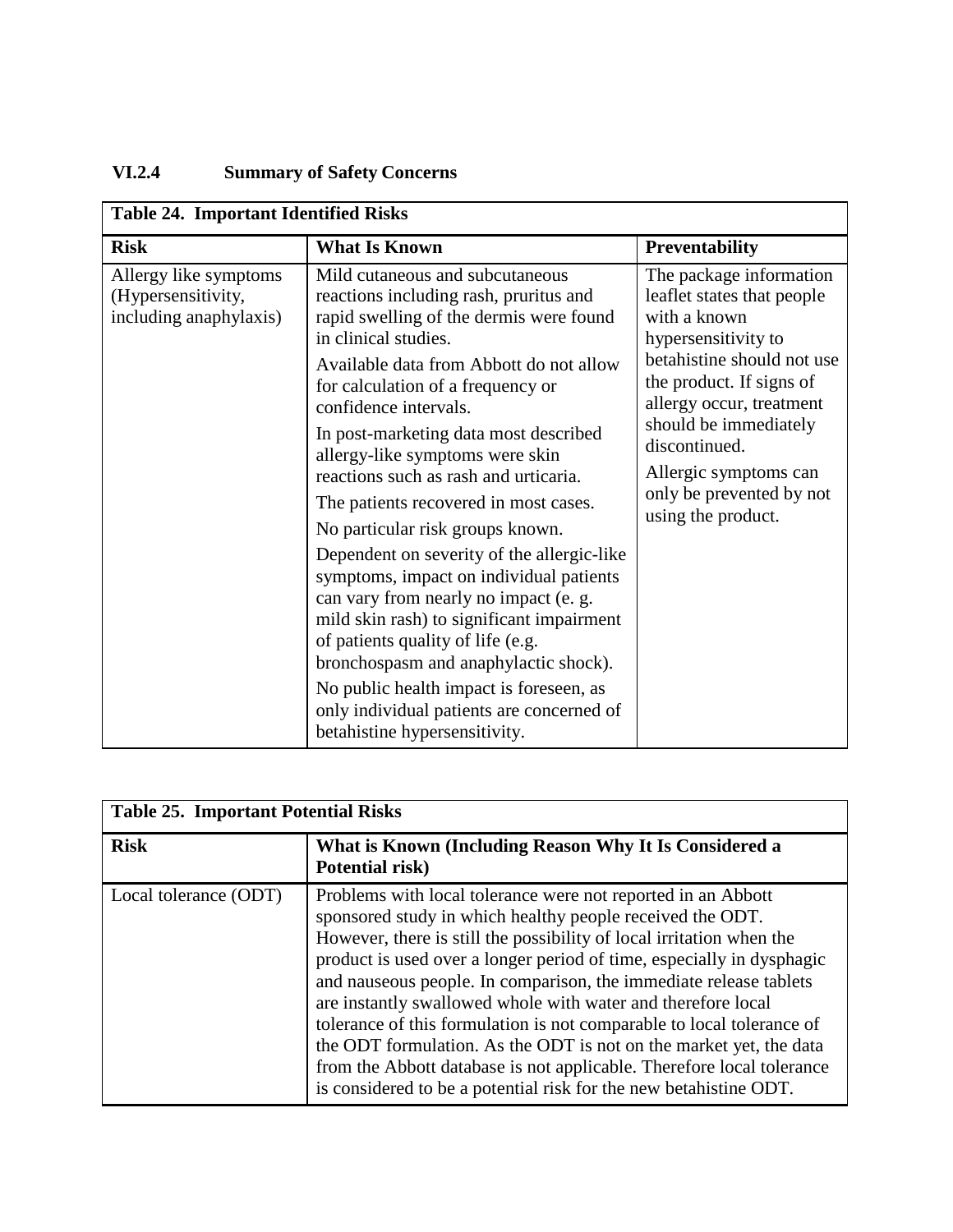| <b>Table 25. Important Potential Risks</b>    |                                                                                                                                                                                                                                                                                                                                                                 |  |  |
|-----------------------------------------------|-----------------------------------------------------------------------------------------------------------------------------------------------------------------------------------------------------------------------------------------------------------------------------------------------------------------------------------------------------------------|--|--|
| <b>Risk</b>                                   | What is Known (Including Reason Why It Is Considered a<br>Potential risk)                                                                                                                                                                                                                                                                                       |  |  |
| Use in patients with<br>phenylketonuria (ODT) | Untreated phenylketonuria can lead to intellectual and body<br>development retardation and neurological symptoms (e. g. seizures).                                                                                                                                                                                                                              |  |  |
|                                               | Early diagnosis and strict diet with limited phenylalanine intake allow<br>for a nearly normal development.                                                                                                                                                                                                                                                     |  |  |
|                                               | ODT contains Aspartame (E951), a source of phenylalanine. This<br>may be harmful for people with phenylketonuria, as these people are<br>not able to metabolize phenylalanine. An excess of this amino acid<br>may lead to brain development disorders such as intellectual<br>disability and body development retardation as well as neurological<br>symptoms. |  |  |

| <b>Table 26. Missing Information</b>                             |                                                                                                                                                                                                                                                                                                                                                                                                                                                                                                                        |  |  |
|------------------------------------------------------------------|------------------------------------------------------------------------------------------------------------------------------------------------------------------------------------------------------------------------------------------------------------------------------------------------------------------------------------------------------------------------------------------------------------------------------------------------------------------------------------------------------------------------|--|--|
| <b>Risk</b>                                                      | <b>What Is Known</b>                                                                                                                                                                                                                                                                                                                                                                                                                                                                                                   |  |  |
| Limited information on<br>use in pregnant and<br>lactating women | <b>Pregnancy</b><br>A search in the Abbott post-marketing safety database retrieved 29 -<br>adverse event cases. In 20 cases normal pregnancies without<br>problems for the mother and child were described.                                                                                                                                                                                                                                                                                                           |  |  |
|                                                                  | In the remaining nine cases no hint for a negative influence of<br>betahistine on pregnancies could be detected, as most cases provided<br>factors which may have contributed to the problems during<br>pregnancies or were too limited to adequately assess these cases.<br>Other products from the same medication group are under evaluation<br>for this topic, but no concerns have been reported so far.                                                                                                          |  |  |
|                                                                  | <b>Lactation</b><br>A search in the Abbott post-marketing safety database retrieved three<br>cases. All of them described beta histine use without any problems<br>during lactation. There was also no indication for harmful effects of<br>betahistine during lactation from the scientific literature.<br>Nevertheless, betahistine should not be used in pregnant women and<br>the importance of the drug to the mother should be weighed against<br>the benefits of nursing and the potential risks for the child. |  |  |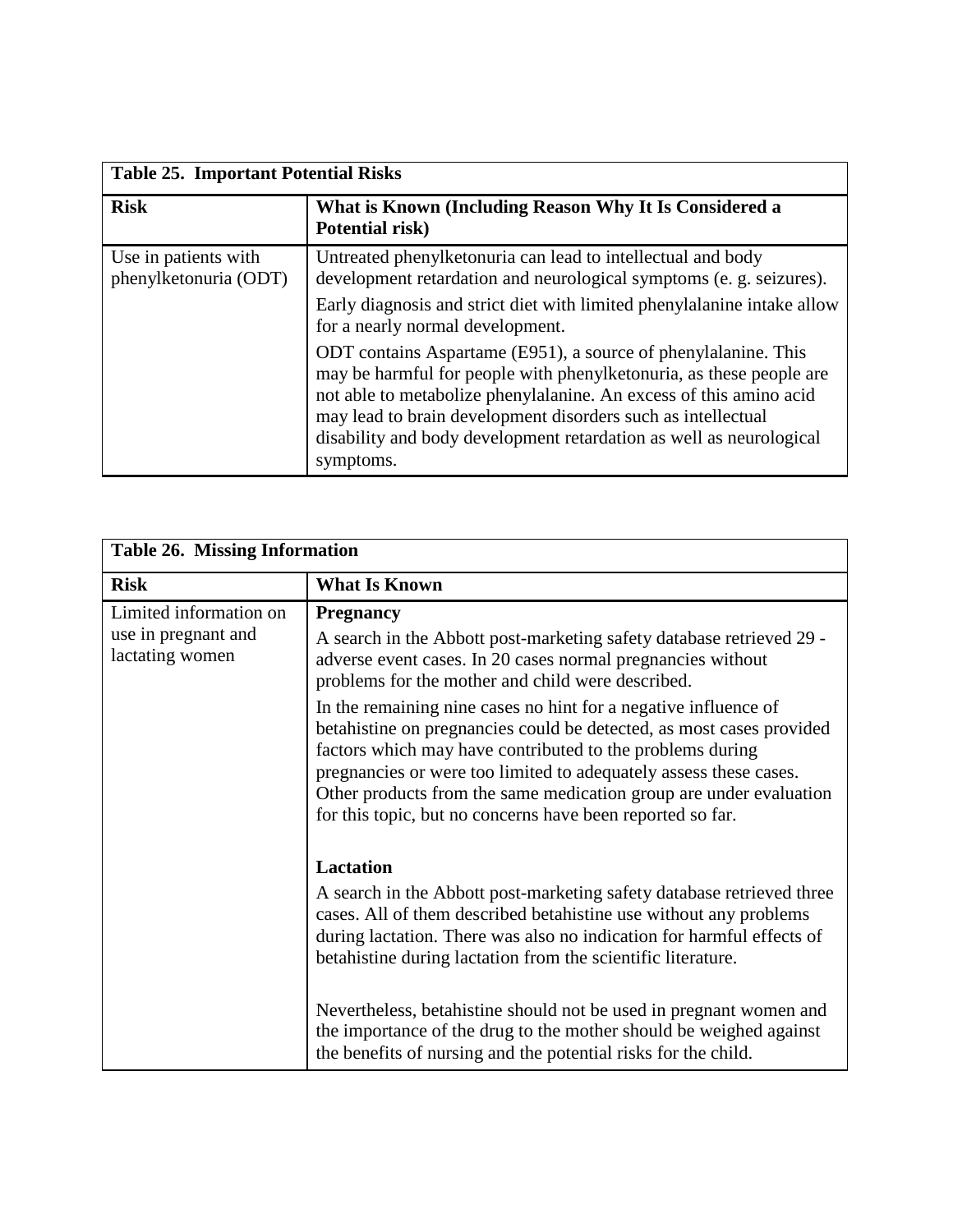| <b>Table 26. Missing Information</b>      |                                                                                                                                                                                                                                                                    |  |  |
|-------------------------------------------|--------------------------------------------------------------------------------------------------------------------------------------------------------------------------------------------------------------------------------------------------------------------|--|--|
| <b>Risk</b>                               | <b>What Is Known</b>                                                                                                                                                                                                                                               |  |  |
| Limited information on<br>use in children | Overall, Ménière's disease is rare in children, but incidence might be<br>underestimated.                                                                                                                                                                          |  |  |
|                                           | Betahistine is not recommended for use in children below 18 years<br>due to insufficient data on safety and efficacy. However, there are<br>limited post-marketing reports available. There was no safety concern<br>identified from an analysis of these reports. |  |  |

## **VI.2.5 Summary of Risk Minimization Measures by Safety Concern**

All medicines have a Summary of Product Characteristics (SmPC) which provides physicians, pharmacists and other health care professionals with details on how to use the medicine, the risks and recommendations for minimizing them. An abbreviated version of this in lay language is provided in the form of the package leaflet (PL). The measures in these documents are known as routine risk minimization measures.

The Summary of Product Characteristics and the Package leaflet for betahistine can be found on betahistine's EPAR page.

This medicine has no additional risk minimization measures.

## **VI.2.6 Planned Post-Authorization Development Plan**

Not applicable, as no post-authorization development plan exists.

## **VI.2.6.1. Studies which are a Condition of the Marketing Authorization**

Not applicable, as no studies, which are a condition of the marketing authorization, exist.